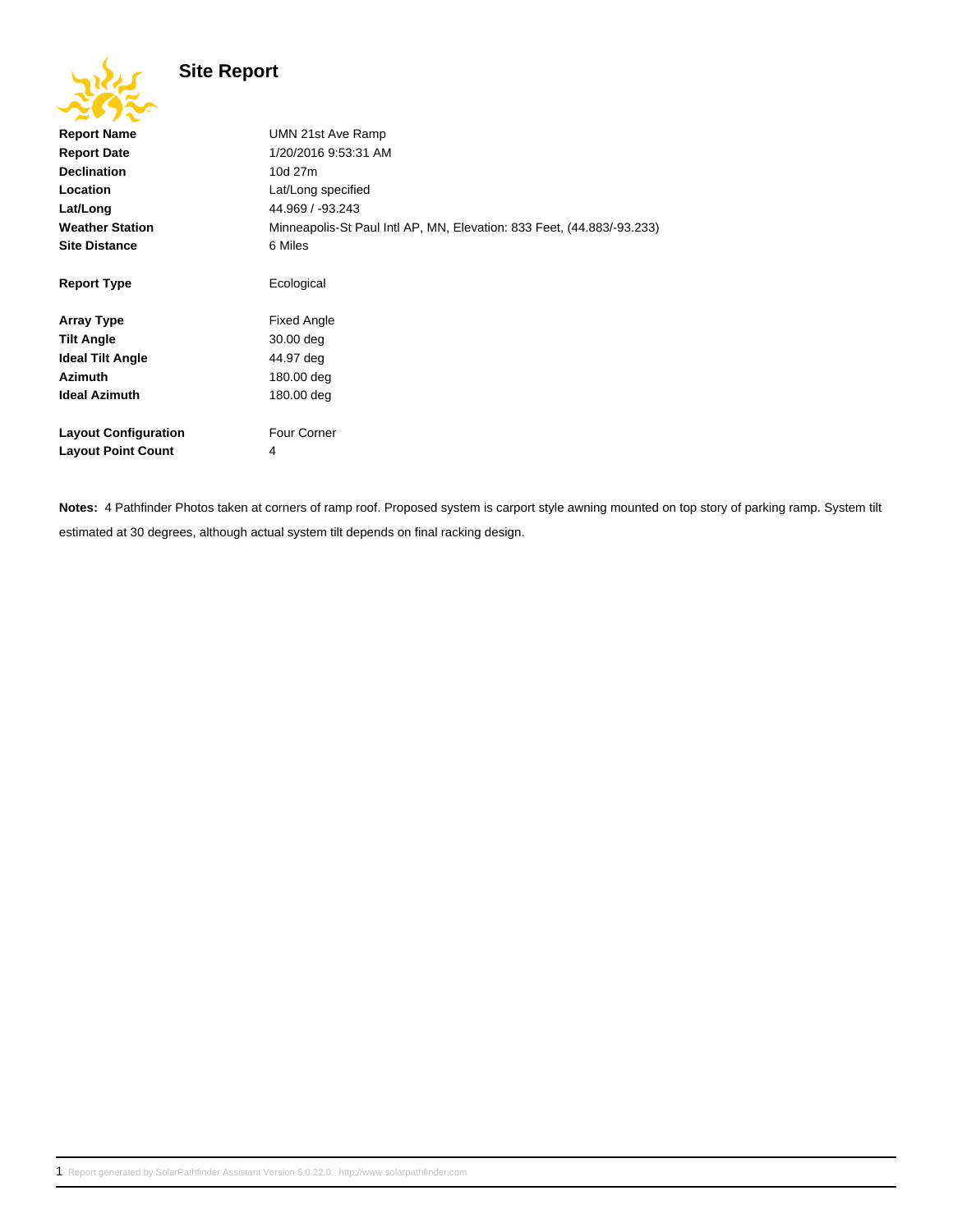

**System Picture Layout**

Layout Type **Four Corner** 

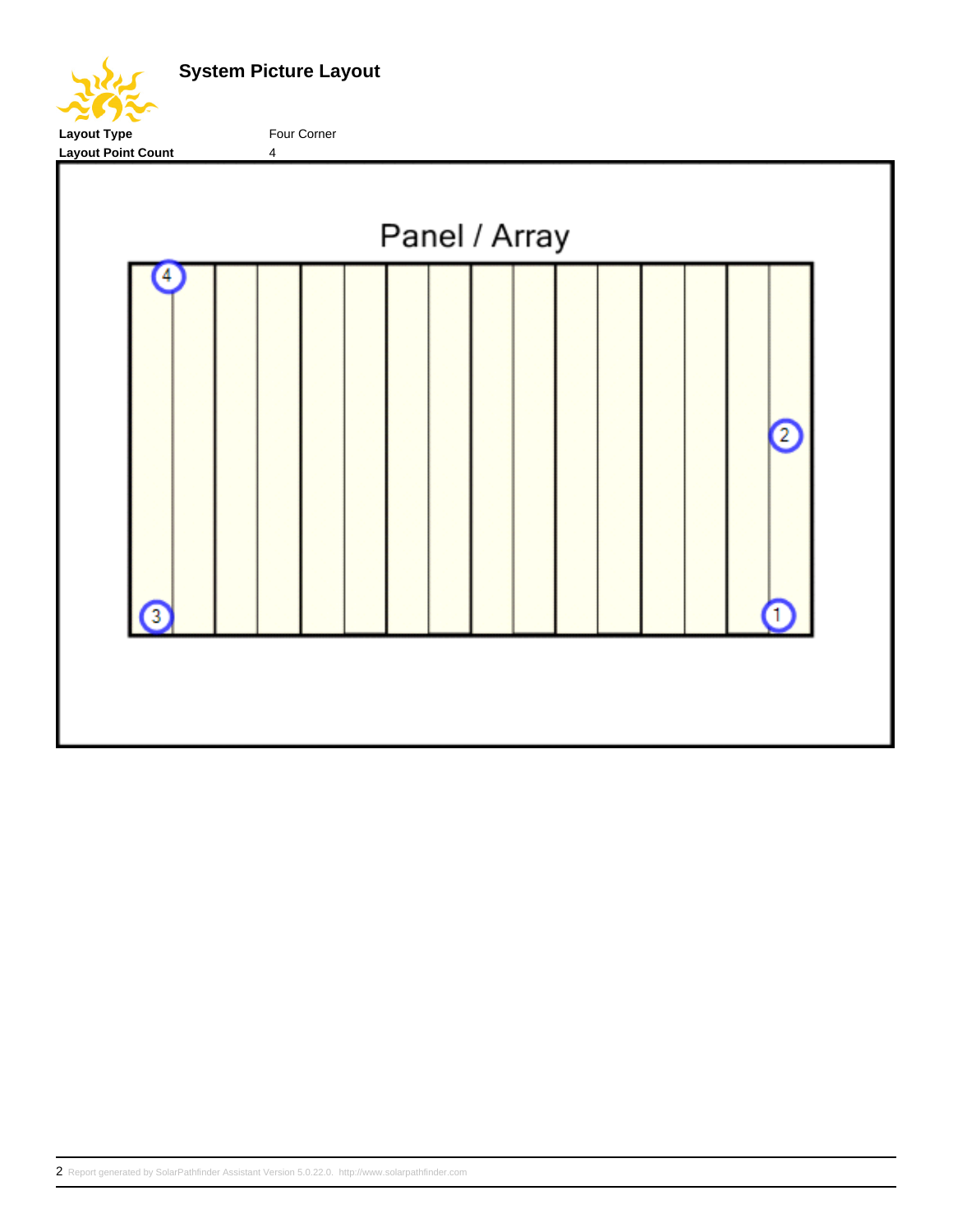

| <b>Solar Obstruction Data</b> |                                                                 |                   |                                                                                                    |
|-------------------------------|-----------------------------------------------------------------|-------------------|----------------------------------------------------------------------------------------------------|
| Month                         | Unshaded % of<br><b>Ideal Site</b><br>Azimuth=180<br>Tilt=44.97 |                   | <b>Actual Shaded</b><br><b>Solar Radiation</b><br>Azimuth=180.0<br>Tilt=30.0<br>kWh/m <sup>2</sup> |
| January                       |                                                                 | 90.97 %           | 2.78                                                                                               |
| February                      |                                                                 | 95.69 %           | 3.75                                                                                               |
| March                         |                                                                 | 98.44 %           | 4.65                                                                                               |
| April                         |                                                                 | 98.81 %           | 5.25                                                                                               |
| May                           |                                                                 | 98.95 %           | 6.02                                                                                               |
| June                          |                                                                 | 98.68%            | 6.23                                                                                               |
| July                          |                                                                 | 98.57 %           | 5.94                                                                                               |
| August                        |                                                                 | 98.72 %           | 5.47                                                                                               |
| September                     |                                                                 | 98.50 %           | 4.83                                                                                               |
| October                       |                                                                 | 96.32 %           | 3.77                                                                                               |
| November                      |                                                                 | 94.86 %           | 2.50                                                                                               |
| December                      |                                                                 | 91.90 %           | 2.03                                                                                               |
| <b>Totals</b>                 |                                                                 | 96.70%            | 53.22                                                                                              |
|                               |                                                                 | <b>Unweighted</b> | Effect: 97.07%                                                                                     |
|                               |                                                                 | <b>Yearly Avg</b> | <b>Sun Hrs: 4.43</b>                                                                               |

**Notes:** 4 Pathfinder Photos taken at corners of ramp roof. Proposed system is carport style awning mounted on top story of parking ramp. System tilt estimated at 30 degrees, although actual system tilt depends on final racking design.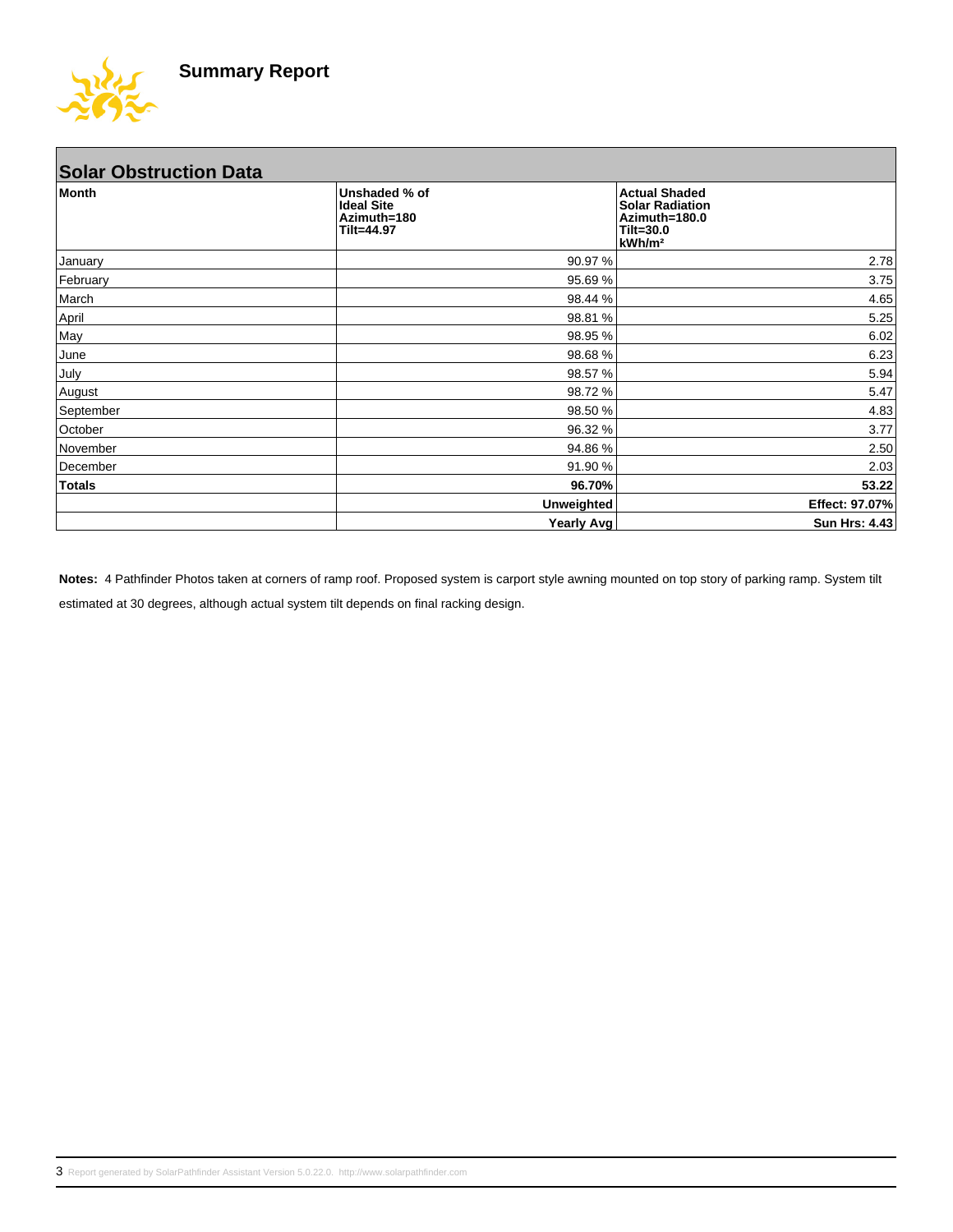



Image File: "20160115\_100551.jpg" Layout Point: 4

| <b>Solar Obstruction Data</b> |                                                                 |                                                                                                      |
|-------------------------------|-----------------------------------------------------------------|------------------------------------------------------------------------------------------------------|
| <b>Month</b>                  | Unshaded % of<br><b>Ideal Site</b><br>Azimuth=180<br>Tilt=44.97 | <b>Actual Shaded</b><br><b>Solar Radiation</b><br>Azimuth=180.0<br>$Tilt=30.0$<br>kWh/m <sup>2</sup> |
| January                       | 87.04%                                                          | 2.65                                                                                                 |
| February                      | 94.14%                                                          | 3.69                                                                                                 |
| March                         | 97.03%                                                          | 4.58                                                                                                 |
| April                         | 99.33%                                                          | 5.27                                                                                                 |
| May                           | 99.96%                                                          | 6.07                                                                                                 |
| June                          | 99.49%                                                          | 6.28                                                                                                 |
| July                          | 99.42%                                                          | 5.99                                                                                                 |
| August                        | 99.90%                                                          | 5.53                                                                                                 |
| September                     | 98.02%                                                          | 4.81                                                                                                 |
| October                       | 96.00%                                                          | 3.77                                                                                                 |
| November                      | 93.59%                                                          | 2.47                                                                                                 |
| December                      | 88.64%                                                          | 1.97                                                                                                 |
| <b>Totals</b>                 | 96.05%                                                          | 53.09                                                                                                |
|                               | <b>Unweighted</b>                                               | Effect: 96.84%                                                                                       |
|                               | Yearly Avg                                                      | Sun Hrs: 4.42                                                                                        |

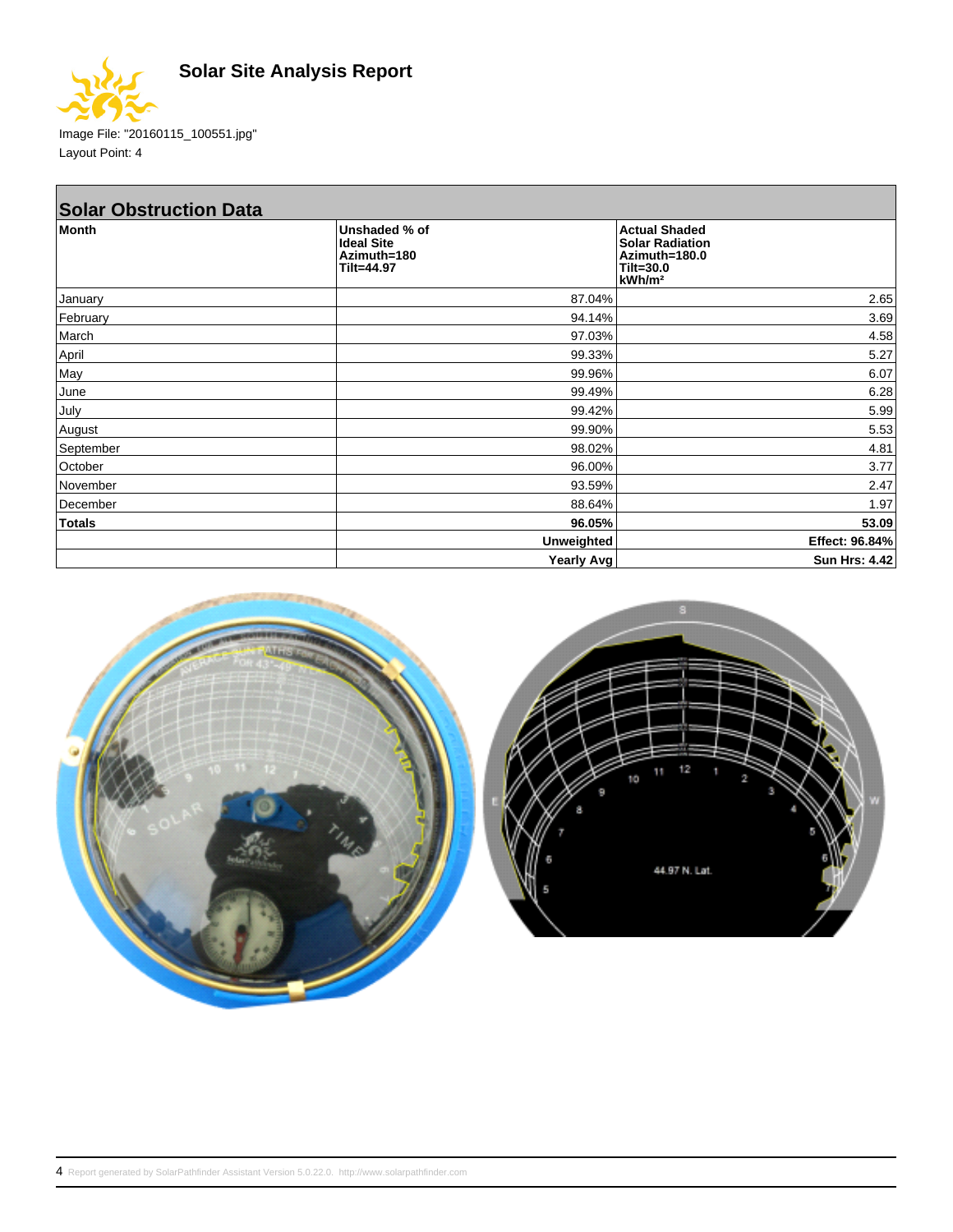

Image File: "20160115\_095220.jpg" Layout Point: 1

| <b>Solar Obstruction Data</b> |                                                                 |                                                                                                      |
|-------------------------------|-----------------------------------------------------------------|------------------------------------------------------------------------------------------------------|
| <b>Month</b>                  | Unshaded % of<br><b>Ideal Site</b><br>Azimuth=180<br>Tilt=44.97 | <b>Actual Shaded</b><br><b>Solar Radiation</b><br>Azimuth=180.0<br>$Tilt=30.0$<br>kWh/m <sup>2</sup> |
| January                       | 89.83%                                                          | 2.74                                                                                                 |
| February                      | 94.60%                                                          | 3.71                                                                                                 |
| March                         | 97.85%                                                          | 4.62                                                                                                 |
| April                         | 97.73%                                                          | 5.19                                                                                                 |
| May                           | 96.71%                                                          | 5.89                                                                                                 |
| June                          | 96.24%                                                          | 6.08                                                                                                 |
| July                          | 96.12%                                                          | 5.79                                                                                                 |
| August                        | 97.26%                                                          | 5.39                                                                                                 |
| September                     | 97.97%                                                          | 4.81                                                                                                 |
| October                       | 95.40%                                                          | 3.74                                                                                                 |
| November                      | 93.48%                                                          | 2.46                                                                                                 |
| December                      | 91.35%                                                          | 2.02                                                                                                 |
| Totals                        | 95.38%                                                          | 52.45                                                                                                |
|                               | <b>Unweighted</b>                                               | Effect: 95.68%                                                                                       |
|                               | Yearly Avg                                                      | Sun Hrs: 4.37                                                                                        |

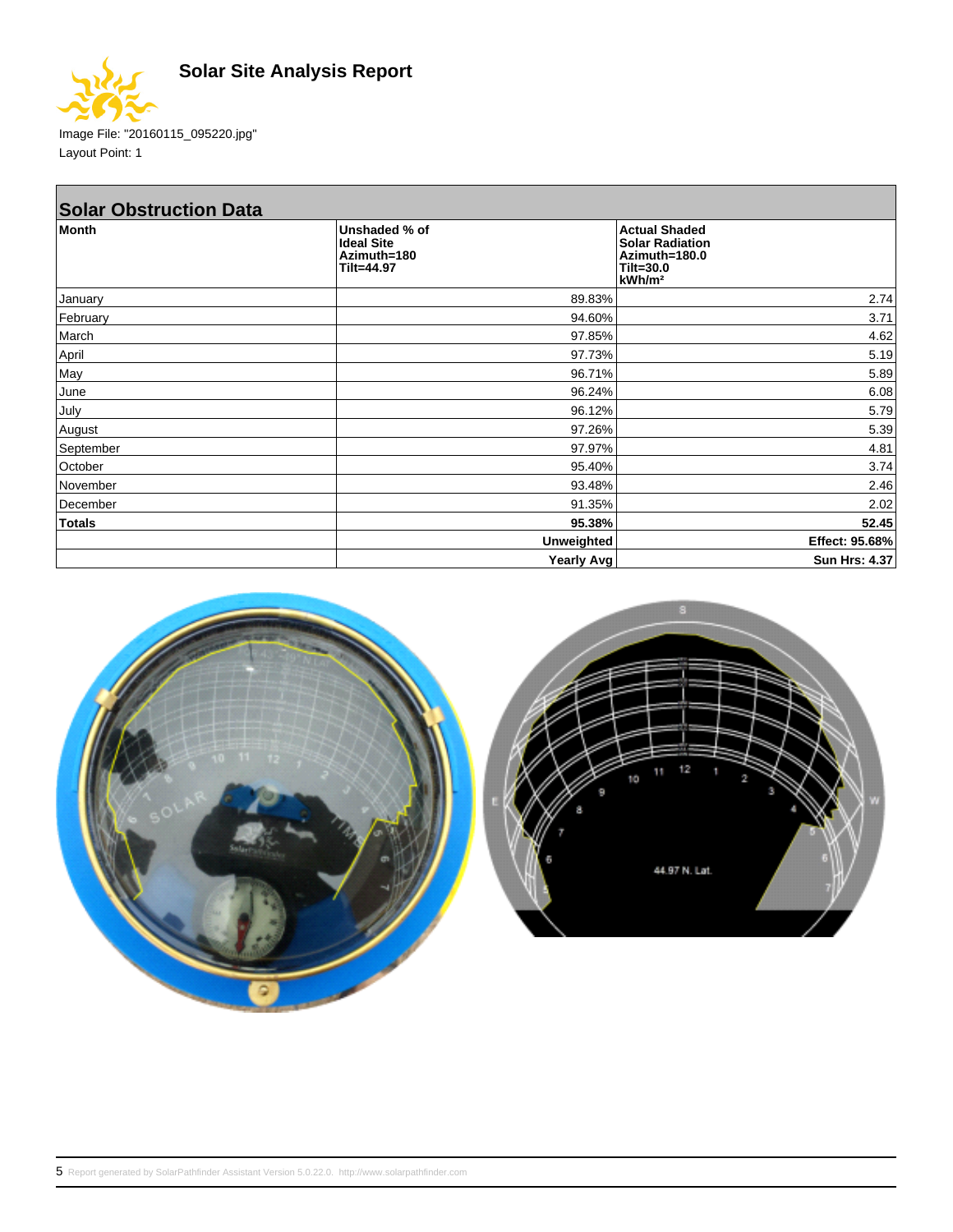

Image File: "20160115\_095504.jpg" Layout Point: 2

| <b>Solar Obstruction Data</b> |                                                                 |                                                                                                      |
|-------------------------------|-----------------------------------------------------------------|------------------------------------------------------------------------------------------------------|
| <b>Month</b>                  | Unshaded % of<br><b>Ideal Site</b><br>Azimuth=180<br>Tilt=44.97 | <b>Actual Shaded</b><br><b>Solar Radiation</b><br>Azimuth=180.0<br>$Tilt=30.0$<br>kWh/m <sup>2</sup> |
| January                       | 93.04%                                                          | 2.85                                                                                                 |
| February                      | 96.85%                                                          | 3.79                                                                                                 |
| March                         | 99.28%                                                          | 4.69                                                                                                 |
| April                         | 98.66%                                                          | 5.24                                                                                                 |
| May                           | 99.26%                                                          | 6.03                                                                                                 |
| June                          | 99.06%                                                          | 6.26                                                                                                 |
| July                          | 98.91%                                                          | 5.96                                                                                                 |
| August                        | 98.25%                                                          | 5.45                                                                                                 |
| September                     | 98.90%                                                          | 4.85                                                                                                 |
| October                       | 97.18%                                                          | 3.80                                                                                                 |
| November                      | 96.50%                                                          | 2.54                                                                                                 |
| December                      | 92.77%                                                          | 2.05                                                                                                 |
| Totals                        | 97.39%                                                          | 53.51                                                                                                |
|                               | <b>Unweighted</b>                                               | Effect: 97.61%                                                                                       |
|                               | Yearly Avg                                                      | Sun Hrs: 4.46                                                                                        |